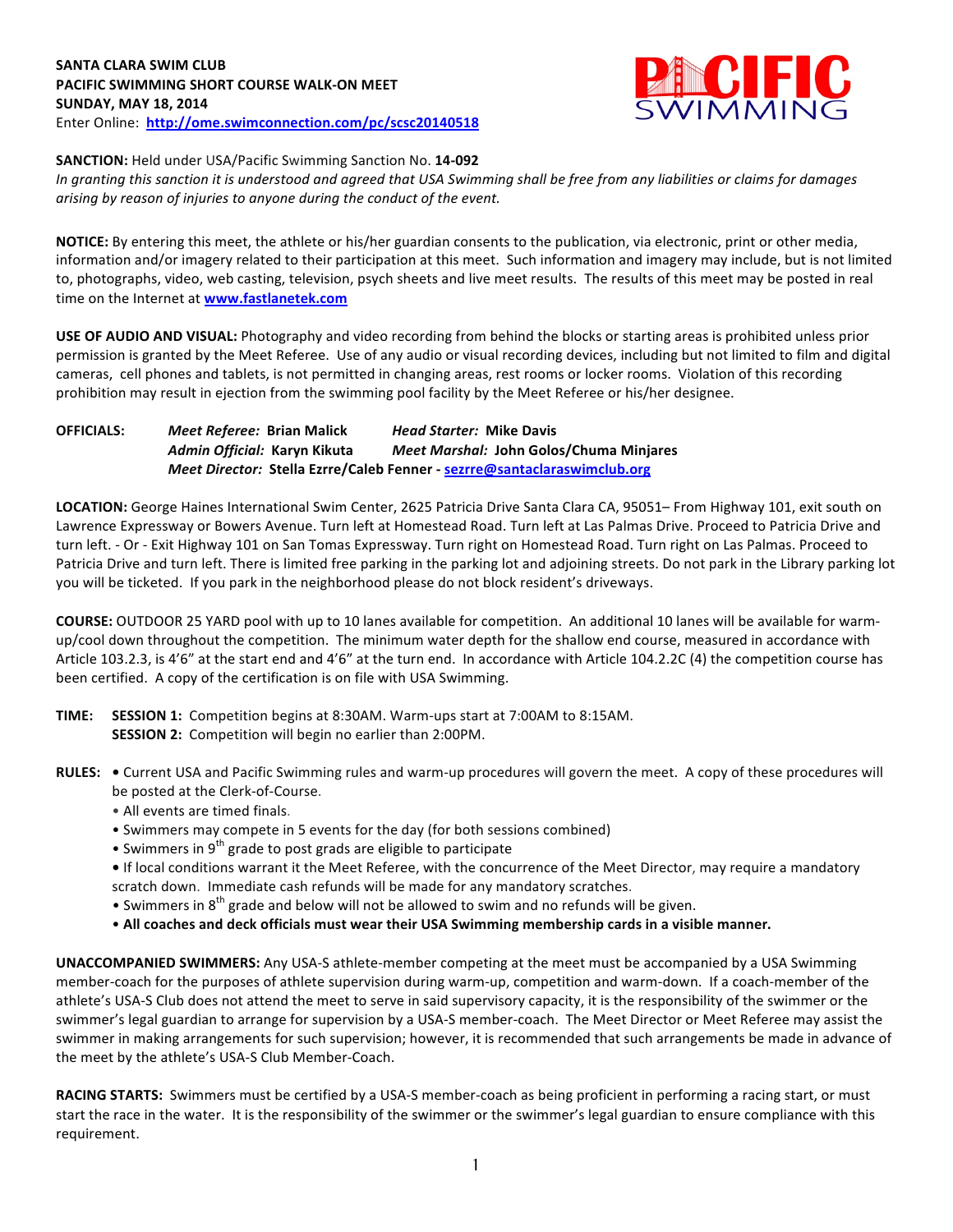RESTRICTIONS: . Smoking and the use of other tobacco products is prohibited on the pool deck, in the locker rooms, in spectator seating, on standing areas and in all areas used by swimmers, during the meet and during warm-up periods.

- Sale and use of alcoholic beverages is prohibited in all areas of the meet venue.
- No glass containers are allowed in the meet venue.
- No propane heater is permitted except for snack bar/meet operations.
- No tents, EZ-Ups or chairs allowed inside the venue.

• Except where venue facilities require otherwise, changing into or out of swimsuits other than in locker rooms or other designated areas is not appropriate and is strongly discouraged.

**ELIGIBILITY:** • Swimmers must be current members of USA-S and enter their name and registration number on the meet entry card as they are shown on their Registration Card. If this is not done, it may be difficult to match the swimmer with the registration and times database. The meet host will check all swimmer registrations against the SWIMS database and if not found to be registered, the Meet Director shall accept the registration at the meet (a \$10 surcharge will be added to the regular registration fee). Duplicate registrations will be refunded by mail.

• This Walk-On Meet is a post high school champs shave and taper meet, therefore the meet is restricted to swimmers who are in the ninth grade and older. USA Swimming Registration Cards and Student Body Cards may be checked.

• Entries with "NO TIME" will be accepted

• Disabled swimmers are welcome to attend this meet and should contact the Meet Director or Meet Referee regarding and special accommodations on entry times and seeding per Pacific Swimming policy.

**ENTRY FEES: SESSION 1:** In order to compete in session 1, swimmers must either (1) enter online by 8:59pm Saturday, May 17<sup>th</sup>, 2014 or (2) turn in their paper entries on the day of the meet (paper entries will be available at check in). The first two events will close at 7:30am on Sunday, and then the next two events will close every 20 minutes thereafter. Paper entries will be accepted until the event closes.

**SESSION 2:** In order to compete in session 2, swimmers must either (1) enter online by 8:59pm Saturday, May 17<sup>th</sup>, 2014 or (2) turn in their paper entries on the day of the meet (paper entries will be available at check in). The first two events will close one hour before session 2 starts (TBD), and then the next two events will close every 20 minutes thereafter. Paper entries will be accepted until the event closes.

## PAPER ENTRIES WILL ONLY BE ACCEPTED AS DECK ENTRIES. PLEASE DO NOT MAIL PAPER ENTRIES AS THEY WILL BE RETURNED.

**ONLINE ENTRIES:** To enter online go to **http://ome.swimconnection.com/pc/scsc20140518** to receive an immediate entry confirmation. This method requires payment by credit card. Swim Connection, LLC charges a processing fee for this service, equal to \$1 per swimmer plus 5% of the total Entry Fees. Please note that the processing fee is a separate fee from the Entry Fees. If you do not wish to pay the processing fee, enter the meet on deck. No mail in entries will be accepted. Entering online is a convenience, is completely voluntary, and is in no way required or expected of a swimmer by Pacific Swimming. Online entries will be accepted through Saturday, May 17, 2014 until 8:59PM.

## \*\*NO REFUNDS WILL BE GIVEN FOR ONLINE ENTRIES. MONEY CANNOT BE APPLIED TO A DIFFERENT EVENT THAN THE EVENT(S) **ENTERED.**

**ENTRY FEES: ONLINE** entry fees are \$5.50 per individual event.

**DECK ENTRIES** are \$10.00 per individual event. **Make check payable to: Santa Clara Swim Club and bring to Check-in** 

**CHECK-IN:** The meet will be deck seeded. Swimmers must check-in at the Clerk-of-Course. Close of check-in for all individual events shall be no more than 60 minutes before the estimated time of the start of the first heat of the event. The first two events for **session 1 will close at 7:30am Sunday** and then the next two events will close every 20 minutes thereafter. Swimmers who do not check-in will not be allowed to compete in the event. The first two events for session 2 will close one hour before the session starts on Sunday (TBD), and then the next two events will close every 20 minutes thereafter.

**SCRATCHES:** Swimmers entered in an individual event that they have checked in for, must swim in the event unless they notify the clerk of the course before seeding for that event has begun. Swimmers who miss an event they have checked in for will not be penalized by the loss of the next event they have entered.